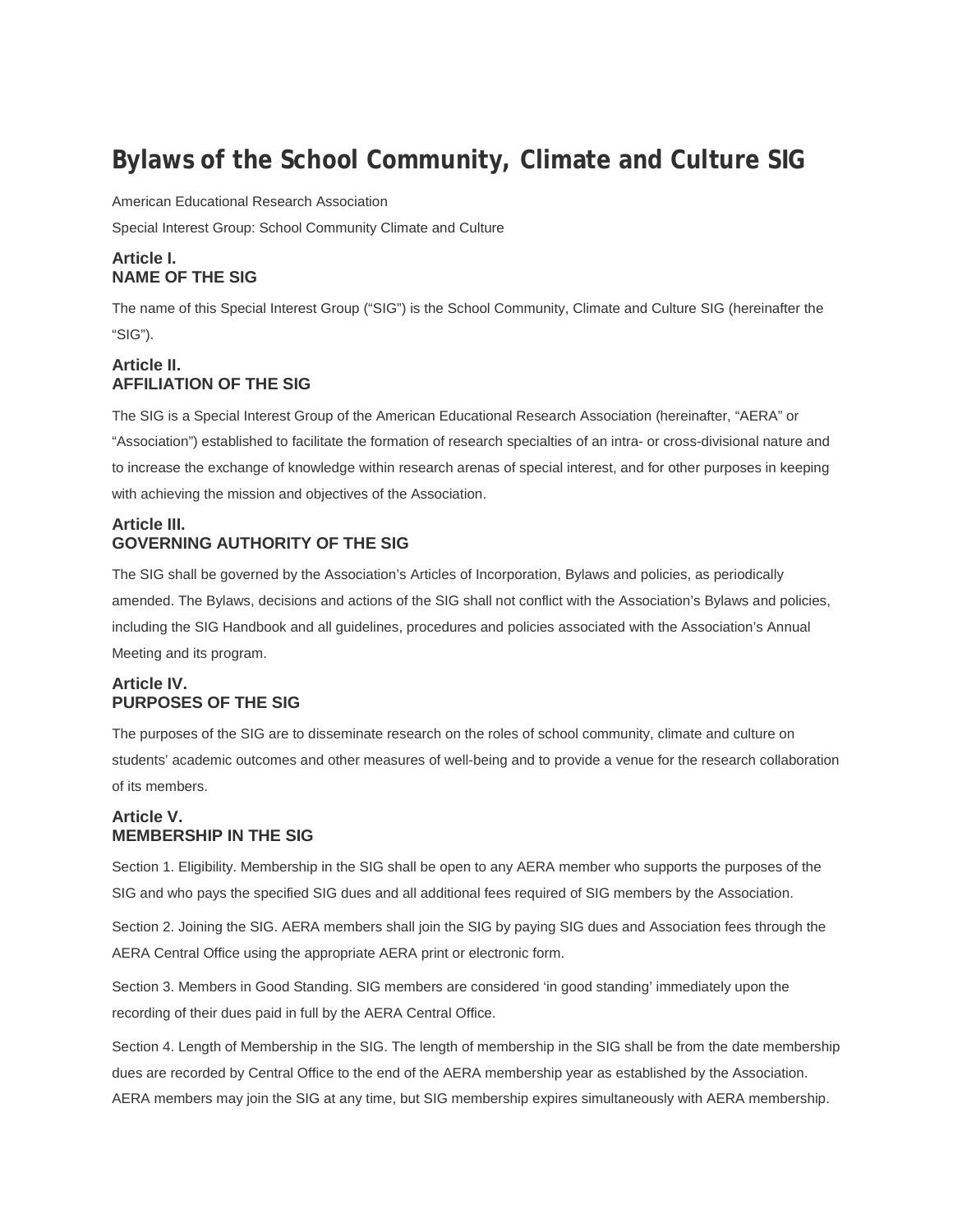Section 5. Voting Rights. All SIG members in good standing, with fully paid SIG dues, shall be entitled to vote for SIG officers and on any other matter where a vote is required or taken.

#### **Article VI. OFFICERS**

Section 1. Required Officers. The SIG Officers include a Chair, Program Chair and Secretary/Treasurer.

Section 2. Other Officers. The SIG may have any other officers that its members from time to time choose to add, and will follow the AERA election process for future positions.

Section 3. Eligibility to Hold Office. All members in good standing of both AERA and the SIG and who are not restricted from holding a particular office due to requirements in the Association's or the SIG's Bylaws and policies shall be eligible to run as candidates for election or be appointed as officers and for any office within the SIG.

Section 4. Length of Term of Office. Unless otherwise specified in these Bylaws, the term of each officer shall be for three years. The term of each officer shall begin the day following the close of the AERA Annual Meeting and end on the last day of the AERA Annual Meeting three years later.

Section 5. Eligibility to Succeed to the Same Office for Consecutive Terms. Individuals shall not be eligible to succeed themselves to the same office for consecutive terms.

Section 6. Limit to Length of Service in One Office. No person may serve in the same office for more than three consecutive years. The Chair of the SIG shall be charged with ensuring that this requirement is met.

Section 7. Officers as Members of AERA for Entire Term. All individuals serving as officers of the SIG shall be members of AERA during their entire term of office.

Section 8. Vacancies. Whenever any elected office is vacated for any reason before the term of that officer has been completed, the SIG Chair shall on advice from the Executive Committee appoint a replacement until new elections are held. This replacement shall assume the full duties and responsibilities of that office immediately upon appointment. In the case of the Chair position being vacant, the Executive Committee shall by majority vote elect an individual to complete the term of the Chair.

## **Article VII. DUTIES AND RESPONSIBILITIES OF THE OFFICERS**

Section 1. Chair. The Chair shall be responsible for the general administration of the SIG, for ensuring that the SIG Bylaws are followed, and shall act as liaison between the SIG and AERA and the SIG and the SIG Executive Committee. The Chair shall preside at all meetings of the Executive Committee and at the Annual Business Meeting. The Chair shall act as parliamentarian or shall appoint a SIG member to serve in that role for each meeting. The Chair shall appoint ad hoc committees as needed. Unless otherwise specified in these Bylaws, the Chair of the SIG shall appoint persons to assist officers, to chair committees or to carry out other work of the SIG.

Section 2. Secretary/Treasurer. The Secretary/Treasurer shall be responsible for managing and reporting on the financial accounts of the SIG and the safe keeping of all financial documents of the SIG.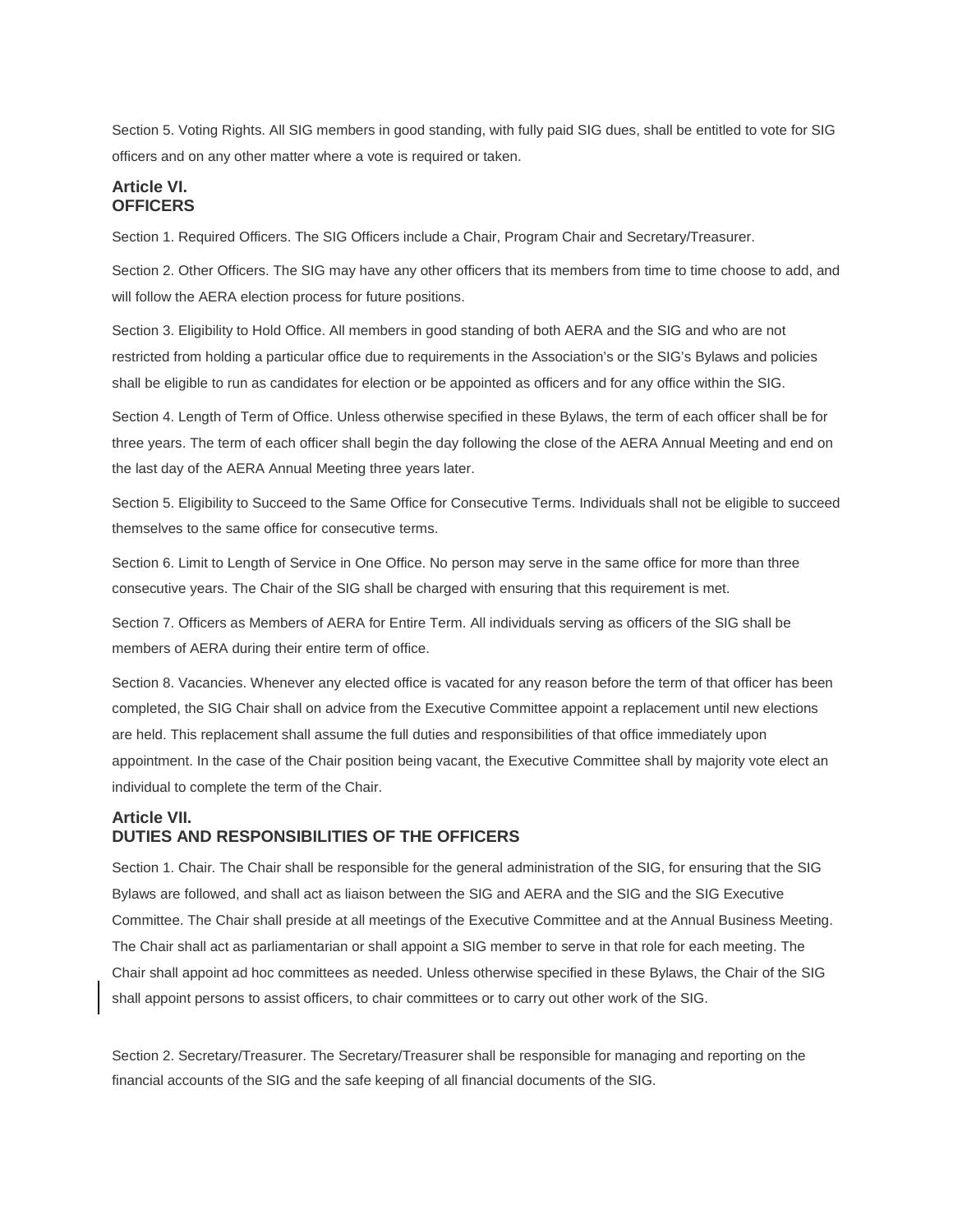Section 3. Program Chair. The Program Chair shall be responsible for requesting time on the Annual Meeting program from AERA and shall submit to AERA in a timely fashion the necessary materials to have the SIG listed in the Call for Papers. In collaboration with the Chair, the Program Chair shall solicit papers for the annual conference, solicit symposium and workshop proposals, receive program proposals, assign them for review, collect reviews, decide upon programs to be accepted and notify authors of the proposals and also AERA of the program. The Program Chair shall also recruit and assign moderators and discussants for paper sessions.

### **Article VIII. OTHER LEADERSHIP POSITIONS**

Section 1. Non-Officer Leadership Positions. The SIG may from time to time establish important leadership positions that are not officers of the SIG. *[To activate this Article, contact AERA Central Office or consult current SIG bylaws template.]*

#### **Article IX.**

.

#### **EXECUTIVE COMMITTEE**

Section 1. Membership. There shall be an Executive Committee consisting of the SIG Chair, Secretary/Treasurer, and Program Chair.

Section 2. Responsibilities and Powers. The Executive Committee shall have responsibility and powers to provide leadership and to direct and review the general affairs of the SIG within the limits set forth in these Bylaws.

Section 3. Meetings. The Executive Committee shall hold at least one meeting each year and shall communicate as needed throughout the year. This meeting may be during the Annual Meeting. The Chair shall be responsible for setting the time and place of this meeting and for creating and distributing the agenda for this meeting.

Section 4. Quorum and Decision-making. A majority of the members of the Executive Committee shall constitute a quorum, and decisions of the Executive Committee shall be ratified by a majority of those members present, provided a quorum is present.

# **Article X. NOMINATIONS AND ELECTIONS**

Section 1. Oversight of the Nominations and Elections Process. The Executive Committee shall be responsible for setting up, monitoring and providing other oversight duties regarding all aspects of the nomination and election processes of the SIG.

Section 2. Nominations Committee. The Nominations Committee shall consist of Executive Committee members and other volunteers from the SIG members.

Section 3. Nominations and Nomination Process.

Section 3a. The Nominations Committee shall seek eligible individuals to serve as candidates for each elected officer and Non-officer position.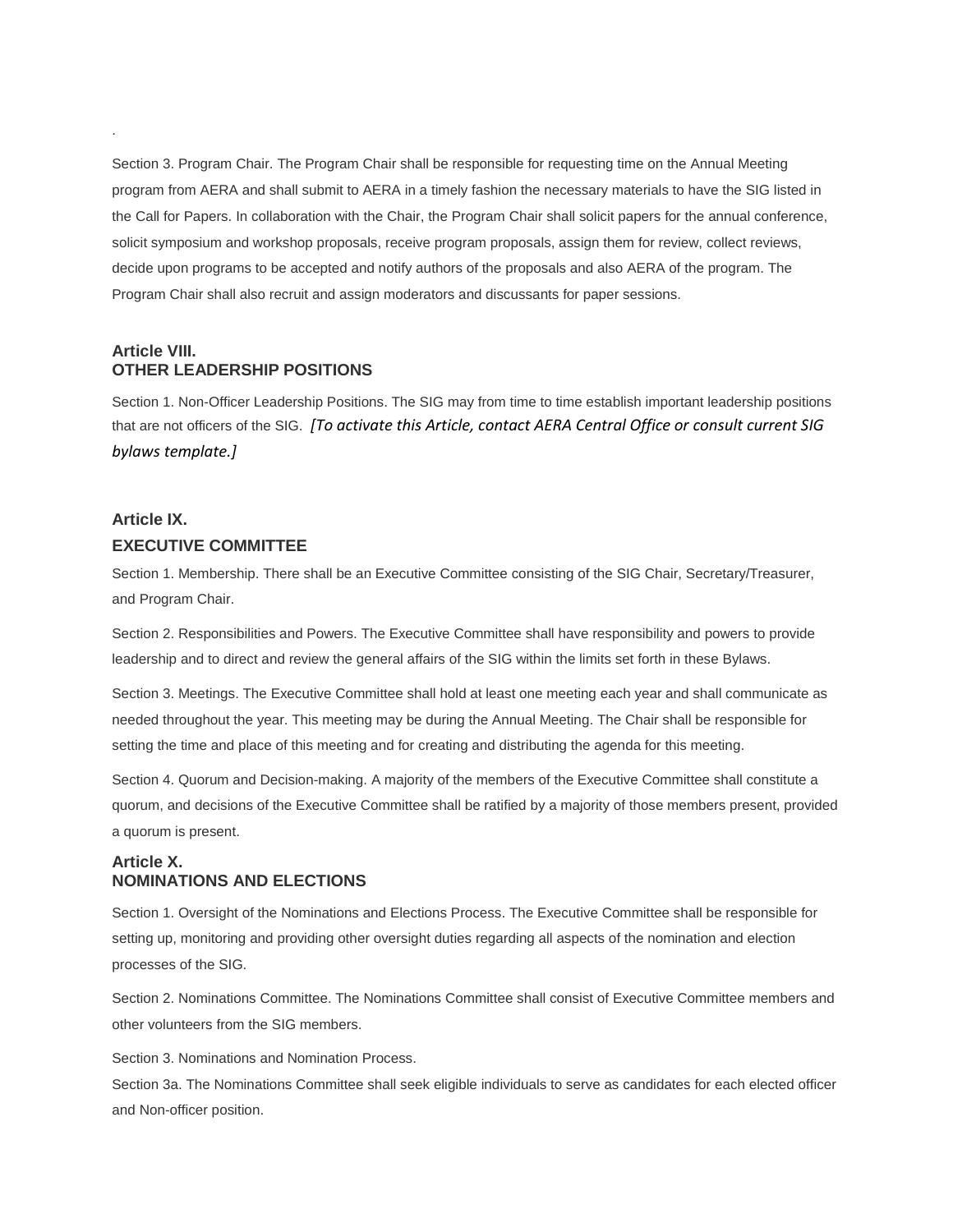Section 3b. No SIG member may nominate an individual for any SIG office without the prior consent of the individual to be nominated.

Section 3c. The SIG Chair shall ensure that the Nominating Committee elicits at least two candidates for each position to be elected. No election may be held or will be certified by AERA for any elected position unless there are at least two candidates nominated and placed on the ballot for that position.

Section 3d. By the deadline set by the Association, the Nominations Committee shall submit the names of the candidates and any other information required by AERA for inclusion in the AERA electronic ballot system. The deadline for this submission shall be determined by the Association.

Section 4. Date for Completion of Election Tabulation. All election processes and tabulation of votes for designated officers and non-officer positions for the following year shall be completed within the timeline and by the deadline established by AERA in conducting its electronic election of Officers of the Association. The Chair of the Nominations Committee shall receive the results of the balloting from the Central Office.

Section 5. Notification of Results. The Chair of the SIG Nomination and Election Committee shall be responsible for reporting the results to the membership.

#### **Article XI. MEETINGS**

Section 1. Annual Business Meeting. The SIG shall hold its Annual Business Meeting in conjunction with the AERA Annual Meeting. Unless otherwise noted in these Bylaws, decisions during this meeting shall be made by the majority of SIG members present and voting.

Section 2. Other Meetings. The SIG may hold other official business meetings at times and places approved by the Executive Committee and vote of the SIG members. The SIG may conduct SIG business and vote on motions in person, electronically, or by e-mail or mail.

Section 3. Officer and Committee Meetings. The Officers and Committees of the SIG shall meet when, where and as needed to conduct the business of the SIG or carry out the charges of the committee within the parameters and requirements of these Bylaws. The SIG Chair, other SIG officers and committee chairs shall set the meetings and notify all officers of the date, time, place and agenda or purposes of the meetings.

Section 4. Notice of Meetings. Announcement of day, time and place of any official business meeting of the SIG membership shall be made by the SIG Chair as far ahead as is reasonably possible. In all cases notice shall be communicated to members at least three weeks in advance of a meeting.

Section 5. Rules of Order. In all cases to which they apply and do not conflict with the provisions of these Bylaws and the Association Bylaws, Robert's Rules of Order (current edition) shall govern all business meetings of the SIG.

# **Article XII. DUES AND OTHER FISCAL CONCERNS**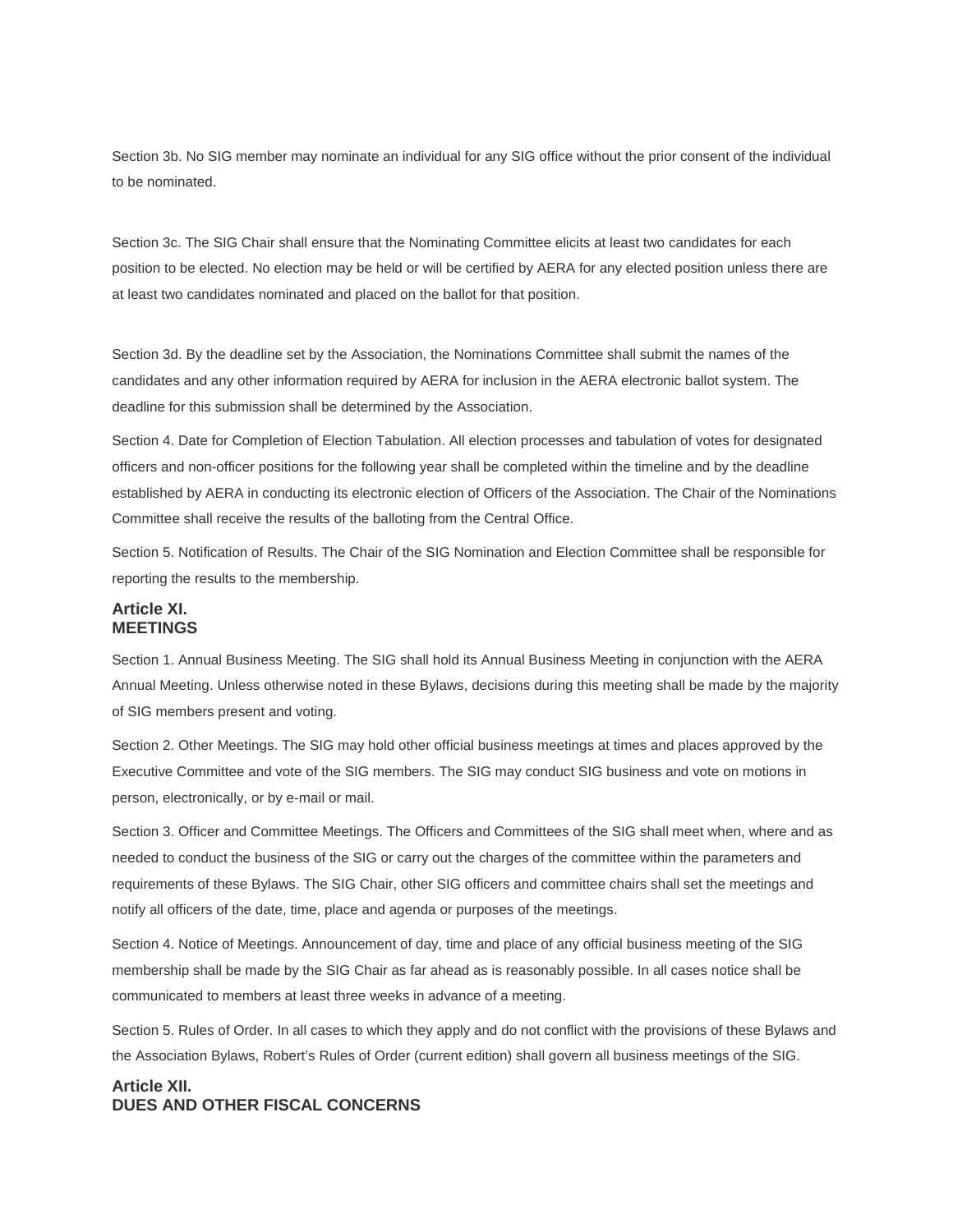Section 1. Dues. The amount of dues for the SIG shall be decided by a majority vote of those members voting at a duly called Annual Business Meeting or a majority of the membership by postal, e-mail, or electronic voting. This vote shall be administered by the AERA Central Office.

Section 2. Effective Date of Dues Increases. All increases in dues shall go into effect for all categories of SIG membership on the day following the last day of the AERA Annual Meeting.

Section 3. Allocation of SIG Assets. The Chair, the Executive Committee or majority of members voting at the Annual Business Meeting or by electronic vote shall authorize the expenditure of SIG funds for any allowable purpose that is requested and approved. In instances where the Executive Committee or majority of the membership approved a standing maximum expenditure as funds permit, such as to cover the costs of awards or refreshments as part of the SIG reception following the Annual Business Meeting, the Chair and Treasurer shall jointly be responsible for giving final consent to commit SIG funds up to the amount approved.

Section 4. Overseeing the Allocation of SIG Assets. The Chair and the Treasurer shall have the joint responsibility to ensure that all SIG assets, including money collected via dues, are allocated and spent in ways and in a timely manner to fulfill commitments made by the SIG members or Executive Committee, to pay fees to the Association, to pay debts and to enhance and promote the SIG and the purposes, goals and objectives of the SIG and the Association.

## **Article XIII. TERMINATION/DISSOLUTION OF THE SIG**

Section 1. Membership Decision to Voluntarily Dissolve the SIG. Should it be decided that the SIG is no longer meeting the needs and serving the purposes for which it was founded, the SIG shall be voluntarily dissolved by a majority vote of the members present at a SIG Business Meeting followed by a two-thirds vote of those SIG members voting in a postal, e-mail, or electronic ballot administered by the AERA Central Office within 30 days of the vote to terminate passed at the Annual Business Meeting. A message of the results of this election shall be sent in writing to the SIG membership, AERA Central Office and Chair of the SIG Executive Committee by the SIG Chair within one week of the counting of the votes.

Section 2. Other Circumstances that May Result in the Dissolution of the SIG. The SIG may automatically be dissolved should its membership fall below the minimum number established by Council for active SIGs; should its members approve the merging of the SIG with one or more other SIGs, or for other reasons pursuant to the Bylaws of the Association and the SIG. In addition, a Special Interest Group may be dissolved by the AERA Council for good and sufficient reasons.

Section 3. Distribution of SIG Assets. Should the SIG be discontinued for any reason, its assets shall be used to pay all outstanding debts and obligations. Any remaining funds shall be returned to the AERA.

#### **Article XIV. RATIFICATION AND AMENDMENTS**

Section 1. Approval Process of the Initial Bylaws. The process for approving the initial Bylaws shall be as follows, with the actions of AERA Council noted for the information of membership: